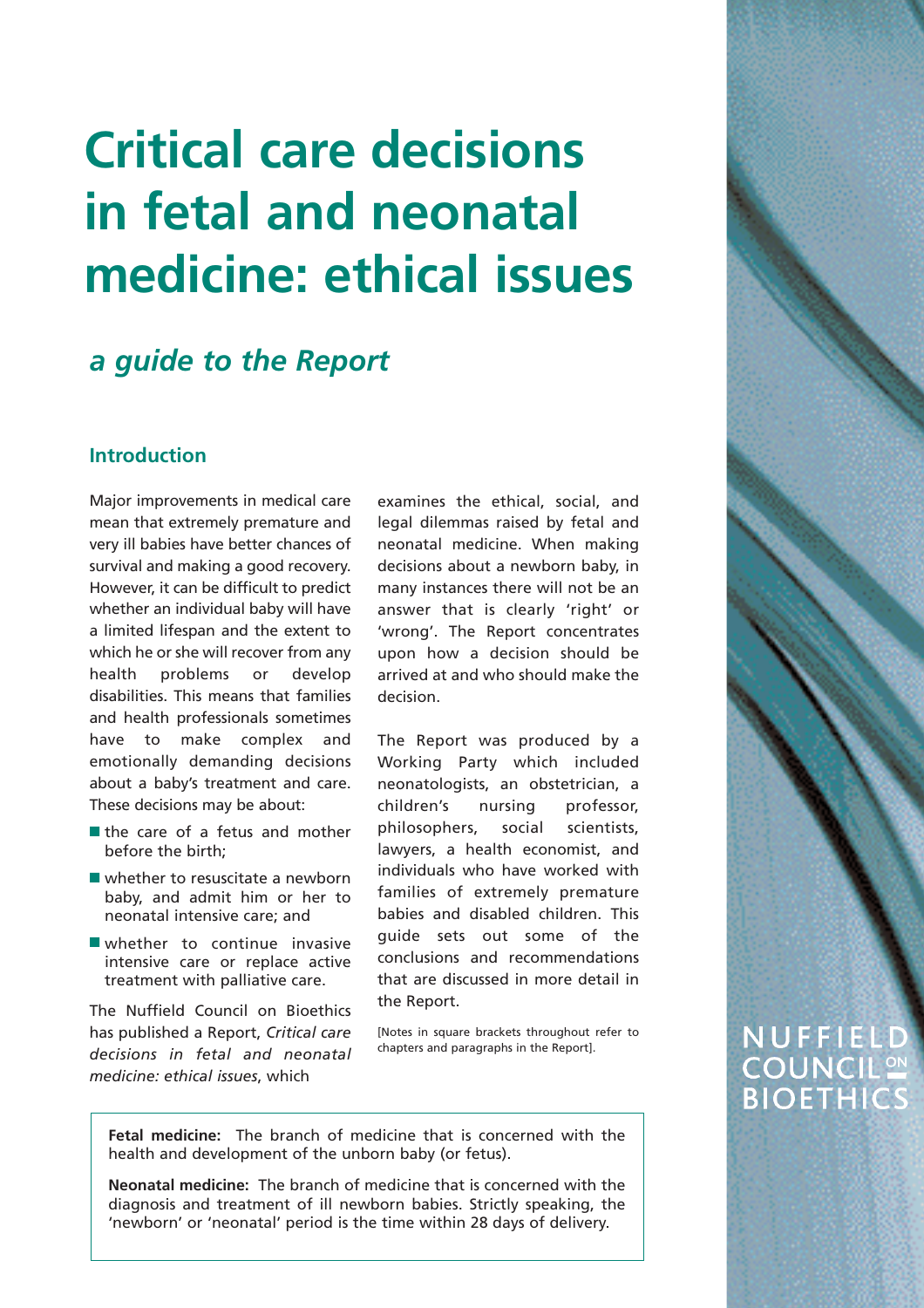#### **Extremely premature babies**

We use the term 'borderline of viability' to describe extremely premature babies who are born at or before 25 weeks and six days (pregnancy usually lasts for 40 weeks). In England, 1,600 out of 584,000 (0.28 percent) deliveries were at the borderline of viability in the year 2004-2005. $^1$  This percentage has been increasing since the beginning of the 1980s, which may be due to several factors, including the rise in fertility treatment. Most extremely premature babies die, but the age at which they can survive has dropped by about one week for every decade in the past 40 years. A 1995 UK-wide study called EPICure showed that the percentage of babies born alive in 1995 between 22 to 23 weeks who survived to leave hospital was 1%; at 23 to 24 weeks it was 11%; at 24 to 25 weeks, 26%; and 25 to 26 weeks, 44% (see Table 1). Survival before 22 weeks is very rare. More recent data from other countries and specific areas in the UK indicate that survival rates have become higher since EPICure, and these may be more useful for providing advice to parents.

If an extremely premature baby survives to leave hospital, he or she may grow up with disabilities. Data from the EPICure study remains the best available for advising parents in the UK on likely

outcomes. Of the babies born between 23 to 24 weeks who survived, about two thirds had moderate or severe disabilities. By 25 to 26 weeks, two thirds had no or mild disabilities (see Table 1).<sup>3</sup> When looking at these data, it is important to remember that a 'mild' disability need not affect everyday life, for example having a moderately low IQ score or needing to wear spectacles. Further, children who have disabilities due to prematurity represent an extremely small proportion of the total number of children with disabilities in the UK [paras 5.4-5.10].

#### **Other babies needing intensive care**

Decisions about treatment do not just concern premature babies. Babies born at any gestational age can have brain injury, acquired during pregnancy or the birth itself, or, rarely, an abnormality of brain structure that remained undetected until after birth. A range of serious conditions affecting other parts of the body, such as the heart, lung, bowel and kidney may be found in the newborn child [paras 6.4-6.13].

| Outcome                                         | <b>22-23 weeks</b> | <b>23-24 weeks</b> | 24-25 weeks | 25-26 weeks |
|-------------------------------------------------|--------------------|--------------------|-------------|-------------|
| Showed signs of life at birth                   | 138 (100%)         | 241 (100%)         | 382 (100%)  | 424 (100%)  |
| Survived to discharge from hospital             | 2(1%)              | 26(11%)            | 100(26%)    | 186 (44%)   |
| Died by the age of 6 years                      | 136 (99%)          | 216 (90%)          | 284 (74%)   | 241 (57%)   |
| Survived at 6 years with severe<br>disability   | 1(0.7%)            | 5(2%)              | 21(5%)      | 26(6%)      |
| Survived at 6 years with moderate<br>disability | $\overline{0}$     | 9(4%)              | 16(4%)      | 32(8%)      |
| Survived at 6 years with mild<br>disability     | 1(0.7%)            | 5(2%)              | 26(7%)      | 51 (12%)    |
| Survived at 6 years with no<br>impairment       | $\overline{0}$     | 3(1%)              | 10(3%)      | 35(8%)      |

**Table 1. Summary of outcomes up to six years of age among children born alive at different gestational ages\***

\*Data are from the 1185 babies in the 1995 EPICure study who showed signs of life at birth, from an original group of 4000 births recorded (see www.epicurestudy.com). A severe disability was defined as one that was likely to make the child highly dependent on caregivers, a moderate disability as one that would probably allow a reasonable degree of independence to be reached, and a mild disability would include mild learning problems or other impairments such as squints.

1 National Statistics (2006) *NHS Maternity Statistics, England: 2004-2005*, Table 21.

2 Costeloe K, Hennessy E, Gibson AT, Marlow N, Wilkinson AR and the EPICure study group (2000) The EPICure study: Outcomes to discharge from hospital for babies **2**

born at the threshold of viability *Pediatrics* 106: 659–71.<br><sup>:</sup>Marlow N, Wolke D, Bracewell MA and Samara M for the EPICure Study Group (2005) Neurologic and developmental disability at six years of age after extremely<br>pr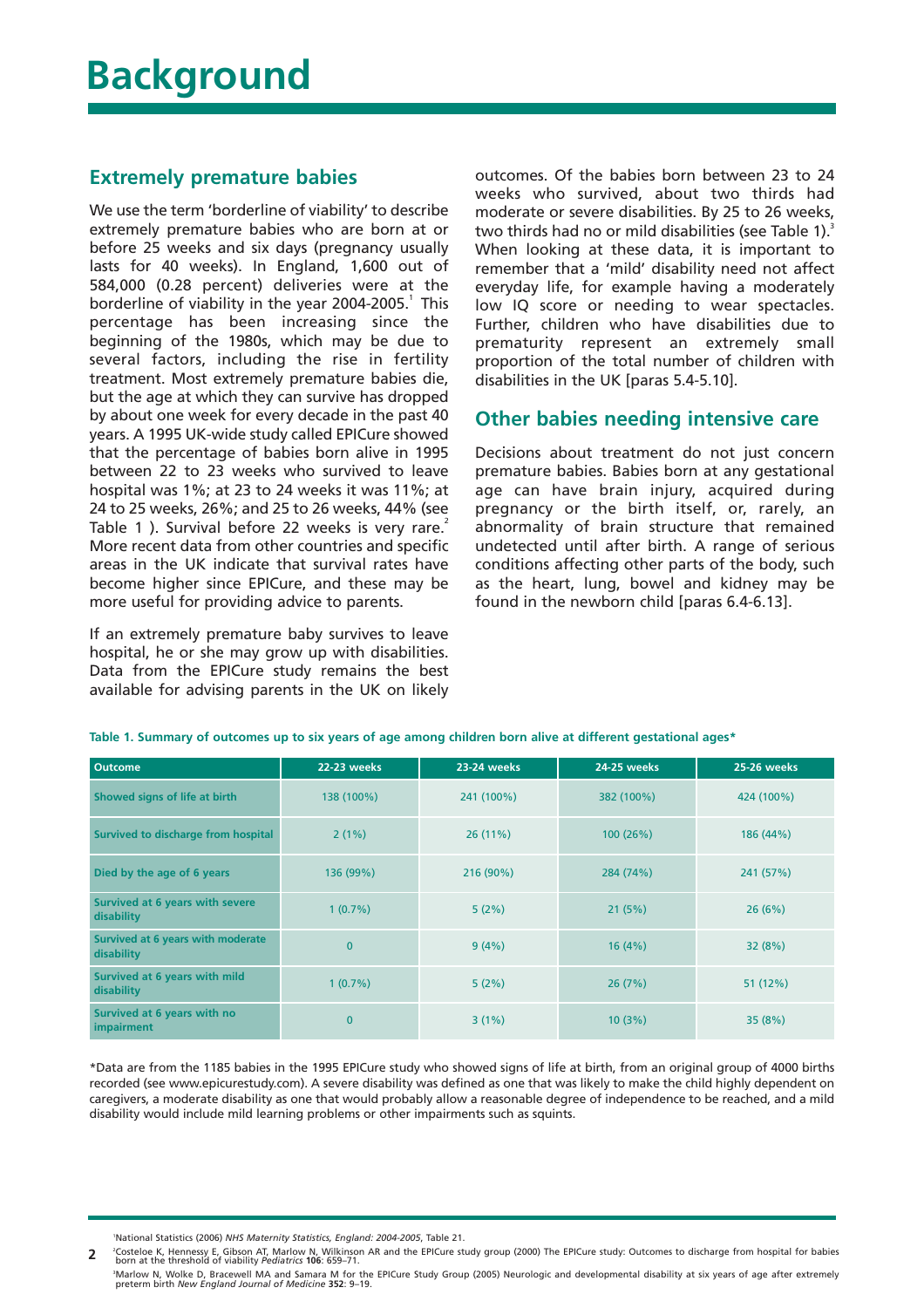Fetal and neonatal medicine raises a number of ethical issues including: the value of human life, the role of best interests, deliberately ending life and decision making.

#### **The value of human life**

#### **The moral status of the fetus**

Under English law, fetuses have no independent legal status. Once born, babies have the same rights to life as other people. This legal distinction is at odds with the teachings of many faiths and, for some, their moral intuitions. For example, there are people who think that the human embryo, from the moment of conception, has the same moral status as a born living human person. For others, the threshold relates to various stages of development of the central nervous system, even continuing after birth. Yet others consider the point of birth to be highly significant, as a new and independent being has been brought into existence [paras 2.17-2.18].

*The Working Party regards the moment of birth as the significant moral and legal point of transition for judgements about preserving life. In this respect, children of six days, months or years are each worthy of equal consideration* [para 2.19].

#### **The sanctity of life**

An absolute interpretation of the doctrine of the 'sanctity of life' is that taking human life is categorically wrong and it is never permissible not to strive to preserve the life of a baby. However, the Working Party believes that under some circumstances preserving the life of a baby can only lead to an 'intolerable' existence [paras 2.9-2.11].

The Working Party struggled, as have others, to define when the degree of suffering caused by continuing active treatment outweighs the benefits of the treatment to the baby. By 'intolerable' we mean an extreme level of suffering or impairment which is either present in an individual baby or may develop in the future. Our use of 'intolerability' embraces all three situations recognised by the Royal College of Paediatrics and Child Health: 'no chance', 'no purpose' and 'unbearable' [paras 2.12-2.16].

*For some babies, whose quality of life is what we would describe as 'intolerable', an insistence that their lives must always be preserved,*

*regardless of suffering, is inhumane and of no possible benefit to them* [paras 2.11-2.16].

#### **Quality of life**

Quality of life usually refers to a person's emotional, social and physical wellbeing, their intellectual capability, and their ability to perform the ordinary tasks of living within a community. However, quality of life is hard to define and people have different opinions on what comprises a 'good' quality of life. Some people would view life with severe mental or physical disabilities as not worth living, yet severely disabled people usually report that they are content with their lives and do not regard them as having less value than the lives of others [para 2.10].

*We find no morally relevant differences between disabled and able-bodied children and adults. Each must be given equal consideration. It is important that all those involved in critical care decisions, including especially parents, doctors, and nurses, do not feel pressured to allow babies to die because of the risk of disability* [para 2.39].

#### **Best interests**

The principle of 'best interests' is central to medical practice and UK law.<sup>4</sup> It states that in all matters affecting any child his or her best interests should be the paramount consideration.

*Our view is that any decision made in respect of the child must carefully consider the interests of all potentially affected persons, most usually other family members, old or young, who will live with the child or are dependent upon the immediate family in other ways. However the best interests of the baby should be the central consideration and carry the greatest weight* [para 9.29].

Parents, doctors and others involved in the decision making process may have different ideas about what is in the best interests of the baby.

*We propose that clarifying how best interests are judged would be helpful. We suggest that when a decision must be made about whether or not to institute, withhold or withdraw treatment from a baby after birth, a number of questions should be considered, including:*

■ What degree of pain, suffering and mental *distress will the treatment inflict on the child?*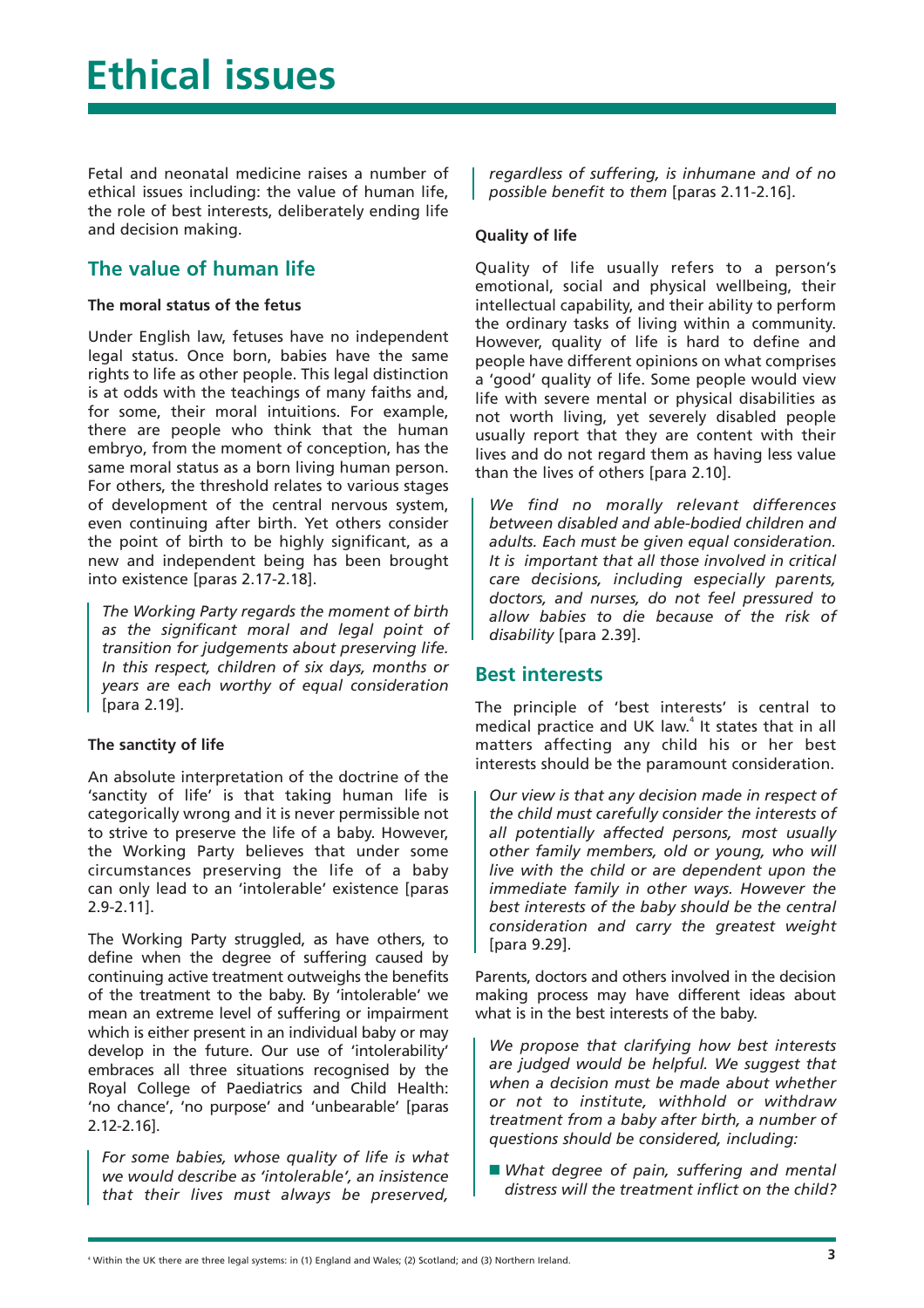## **Ethical issues**

- What benefits will the future child get from *the treatment, for example, will the child be able to survive independently of life support, be capable of establishing relationships with other people, and be able to experience pleasure of any kind?*
- *What kind of support is likely to be available to provide the optimum care for the child?*
- *What are the views and feelings of the parents as to the interests of the baby?*
- *For how much longer is it likely that the baby will survive if life-sustaining treatment is continued?* [paras 9.30-9.34].

#### **Deliberately ending life**

Taking intentional measures to end the life of a newborn baby is commonly regarded as a violation of the duty to protect the life of the patient. This applies even when that baby's condition is intolerable, with no prospect of survival or improvement. The professional obligation of doctors is to preserve life where they can. To permit doctors actively to end the lives of seriously ill newborn babies would compromise in a negative way the relationship between parents and doctors. In particular, parents may lose trust in the impartiality of the advice from doctors, which is central to the decision-making process.

It would also be very difficult to identify an upper age limit beyond which actively ending life would not be allowed. If the law were to permit the killing of a newborn baby on the grounds that this was in the baby's best interests, we have to ask why it would not be permissible to kill an incompetent adult on the same grounds [paras 2.36-2.37].

*The Working Party concluded that the active ending of life of newborn babies should not be allowed, no matter how serious their condition* [para 2.37].

#### **Relieving pain and causing death**

Medicines such as sedatives and pain relievers can have the effect of hastening death, particularly if given at higher doses. Death may therefore occur in cases where doctors provide such treatments to reduce pain and suffering. This would not be unlawful as long as the doctor does not intend to cause death and is guided by the best interests of the patient. Doctors may fear that their motives in providing pain relief could be misinterpreted, but the British Medical Association advises that "if the intention is clearly to relieve pain and distress and the dosage provided is commensurate with that aim, the action will not be unlawful".

*The Working Party takes the view that, provided the treatment is guided by the best interests of the baby, and has been agreed as a joint decision, potentially life-shortening but painrelieving treatments are morally acceptable* [para 2.38].

#### **Decision making**

Parents are generally considered to have the moral authority to make decisions in their child's best interests in all the circumstances of life, though not as if they owned them. They are often best placed to know what is in the interests of their child because they share a special bond that begins during pregnancy and develops over time. Legally, doctors must normally have the consent of parents before giving any treatment to a child. Doctors can only override parental wishes with a court order, except in an emergency [paras 2.37, 8.12].

Doctors have a responsibility to promote the best interests of the newborn baby and will be able to give a prediction of the outcome for the baby based on their knowledge and experience. Other people, such as family members, religious advisers or healthcare specialists may contribute advice. Nurses spend a great deal of time with the parents and their baby and are therefore well placed to provide additional insights into the best interests of both the child and his or her family.

*The Working Party considers that all participants in decision making should strive to reach agreement about what is best, and every effort should be made to secure consensus within the 'partnership of care'*<sup>5</sup> *between the parents and the healthcare team.* 

This is more likely to be achieved if all the appropriate parties are fully involved in any discussion, properly understand the facts, appreciate their significance, and are given the opportunity to participate in the process of deciding. In some cases, agreement about what is best may not be reached, however hard and conscientiously it is sought. We discuss this in more detail on page 6 [paras 2.48-2.53].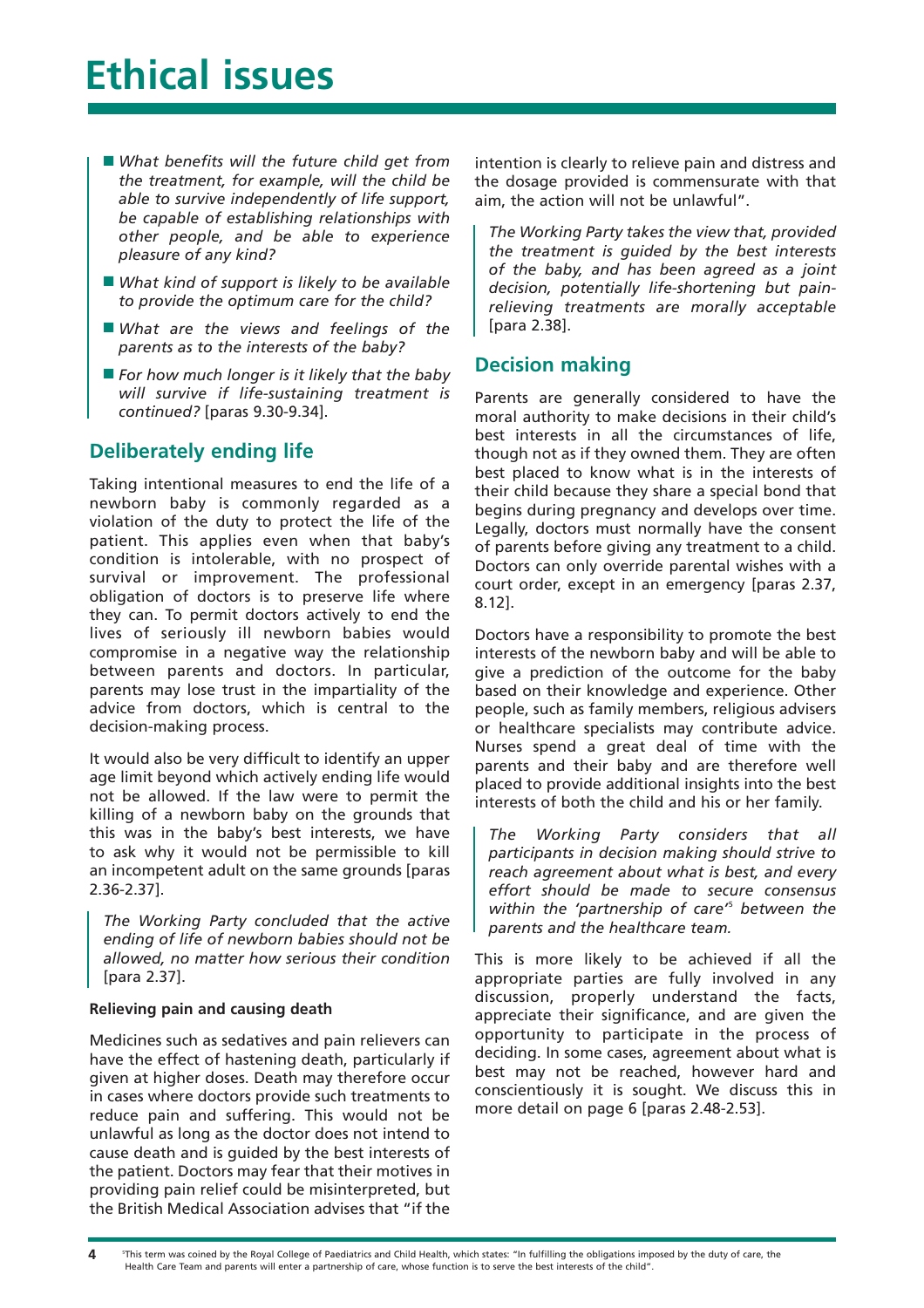#### **Decisions about whether to start intensive care in extremely premature babies**

Current practice in most neonatal units in the UK is usually to resuscitate a baby if the outcome is uncertain and provide intensive care until the outlook is clearer. However, as life-saving treatments can be invasive and may cause suffering, it is difficult to know whether this is the right course of action if the baby is unlikely to benefit.

For this reason, the Working Party gave careful consideration to whether or when intensive care should be withheld from babies born extremely prematurely. We concluded that the considerable variability in outcome for such babies meant that a complete ban on intensive care would be an unjustifiable infringement of the interests both of the child and their parents. However, clearer guidance on whether to give intensive care to extremely premature babies would help parents and doctors make more informed decisions about treatment in individual situations.

We propose below a set of guidelines to provide a basis of discussion for professional bodies and parents. The guidelines should be reviewed regularly and revised to reflect any changes in outcomes for extremely premature babies [9.13- 9.19].

#### **Guidelines on giving intensive care to extremely premature babies**

#### ■ At 25 weeks and above

*Intensive care should be initiated and the baby admitted to a neonatal intensive care unit, unless he or she is known to be affected by some severe abnormality incompatible with any significant period of survival.* 

#### ■ Between 24 weeks, 0 days and 24 weeks, 6 days

*Normal practice should be that a baby will be offered full invasive intensive care and support from birth and admitted to a neonatal intensive care unit, unless the parents and the clinicians are agreed that in the light of the baby's condition it is not in his or her best interests to start intensive care.*

#### ■ Between 23 weeks, 0 days and 23 weeks, 6 days

*It is very difficult to predict the future outcome for an individual baby. Precedence should be given to the wishes of the parents. However, where the condition of the baby indicates that he or she will not survive for long, clinicians should not be obliged to proceed with treatment wholly contrary to their clinical judgement, if they judge that treatment would be futile.* 

■ **Between 22 weeks, 0 days and 22 weeks, 6 days** 

*Standard practice should be not to resuscitate the baby. Resuscitation should only be attempted and intensive care offered if parents request resuscitation, and reiterate this request, after thorough discussion with an experienced paediatrician about the risks and long-term outcomes, and if the clinicians agree that it is in the baby's best interests.* 

#### ■ **Before 22 weeks**

*Any intervention at this stage is experimental. Attempts to resuscitate should only take place within a clinical research study that has been assessed and approved by a research ethics committee and with informed parental consent.*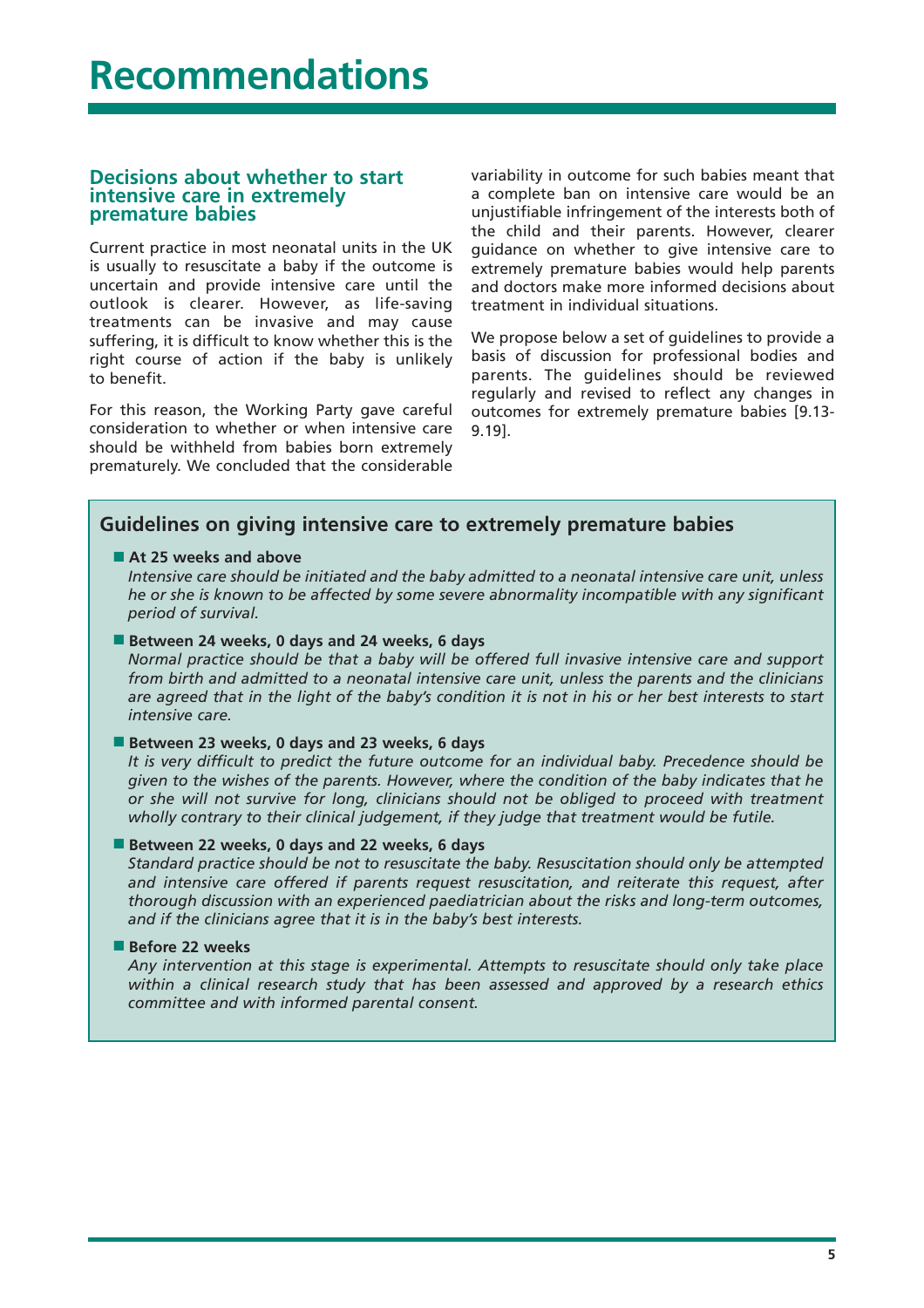#### **Withdrawing treatment and palliative care**

After an initial decision has been taken to start intensive care, there may come a time when parents and doctors begin discussing whether withdrawing active treatment would be in the best interests of the baby.

The reasons are generally:

- when intensive care is proving futile, in that death appears inevitable;
- when a baby has suffered a severe brain injury and for whom there appears to a very high risk of severe disability as he or she grows up;
- when a baby is discovered to have a serious malformation, dysplasia (abnormal development of tissues or organs) or a genetic condition with a serious outcome for which there is no treatment [para 6.3].

Once a decision has been made to withhold or withdraw treatment for a baby, or where there are no appropriate treatments, palliative care should be provided. The main focus of palliative care is the relief of pain and other distressing symptoms. However, healthcare professionals working in neonatal intensive care do not receive mandatory training in palliative care and access to teams who specialise in this area of medicine is extremely limited. Currently, the use of techniques in palliative care for management of pain and symptoms in babies, and the availability of support for parents, varies greatly across the UK.

*The Working Party recommends that the NHS should train all professionals working in neonatal medicine in the basic principles of palliative care. Specialist advice in palliative care should be made available to help with complex cases in the same way that specialists would be consulted in other difficult medical cases* [paras 6.18-6.21].

#### **Decisions during pregnancy**

Major improvements in technology and medicine mean that nowadays pregnant women are offered a range of tests, scans and screening procedures, and the results provide great reassurance for many. However gaining more information about the developing fetus can mean the woman has to make some difficult decisions. If a fetal abnormality is confirmed, options for surgery are very limited, so her choice is often

between continuing the pregnancy knowing that the fetus or baby may die or develop disabilities, delivering the baby early, or terminating the pregnancy [paras 4.2-4.12].

*We consider that a pregnant woman who has chosen to continue her pregnancy has strong ethical obligations to protect the health of the future child. We are not persuaded, however, that the law should require pregnant women to submit to medical or surgical interventions to benefit a fetus against their will* [para 9.6].

The Abortion Act 1967 only permits termination of pregnancy after 24 weeks if a fetus is at "substantial risk of serious handicap or there is a risk of grave permanent injury to the woman". For terminations at 22 weeks or later, feticide (ending the life of the fetus, usually by lethal injection into the heart) is usually carried out to ensure that a baby is not born alive. When a woman does not want feticide, some doctors may have concerns because they believe that they are legally obliged to try to save a baby who shows signs of life when born. However, there is no legal obligation to prolong the life of a baby when they have no hope of survival or they will suffer more than benefit from the treatment. What is done should be appropriate to the baby's condition [paras 4.13-4.18].

*We recommend that a code of practice be developed for the healthcare team to achieve clarity about what the law does and does not require doctors to do. Such a code would also help ensure that pregnant women are given sufficient information about possible outcomes if a baby is born alive following termination on grounds of fetal abnormality* [para 9.10].

#### **Avoiding the courts**

No matter how clear the guidelines for making critical care decisions, doctors and parents will sometimes disagree. The number of court cases relating to neonatal medicine seems to be increasing. However, involving the courts can be a very stressful experience for the child's family and the professionals, and it is costly in financial terms.

The Working Party took the view that going to court should be avoided where possible. The Report considers a range of options to strengthen communication and understanding between professionals and parents. Nurses can play a vital role. A member of the neonatal unit or hospital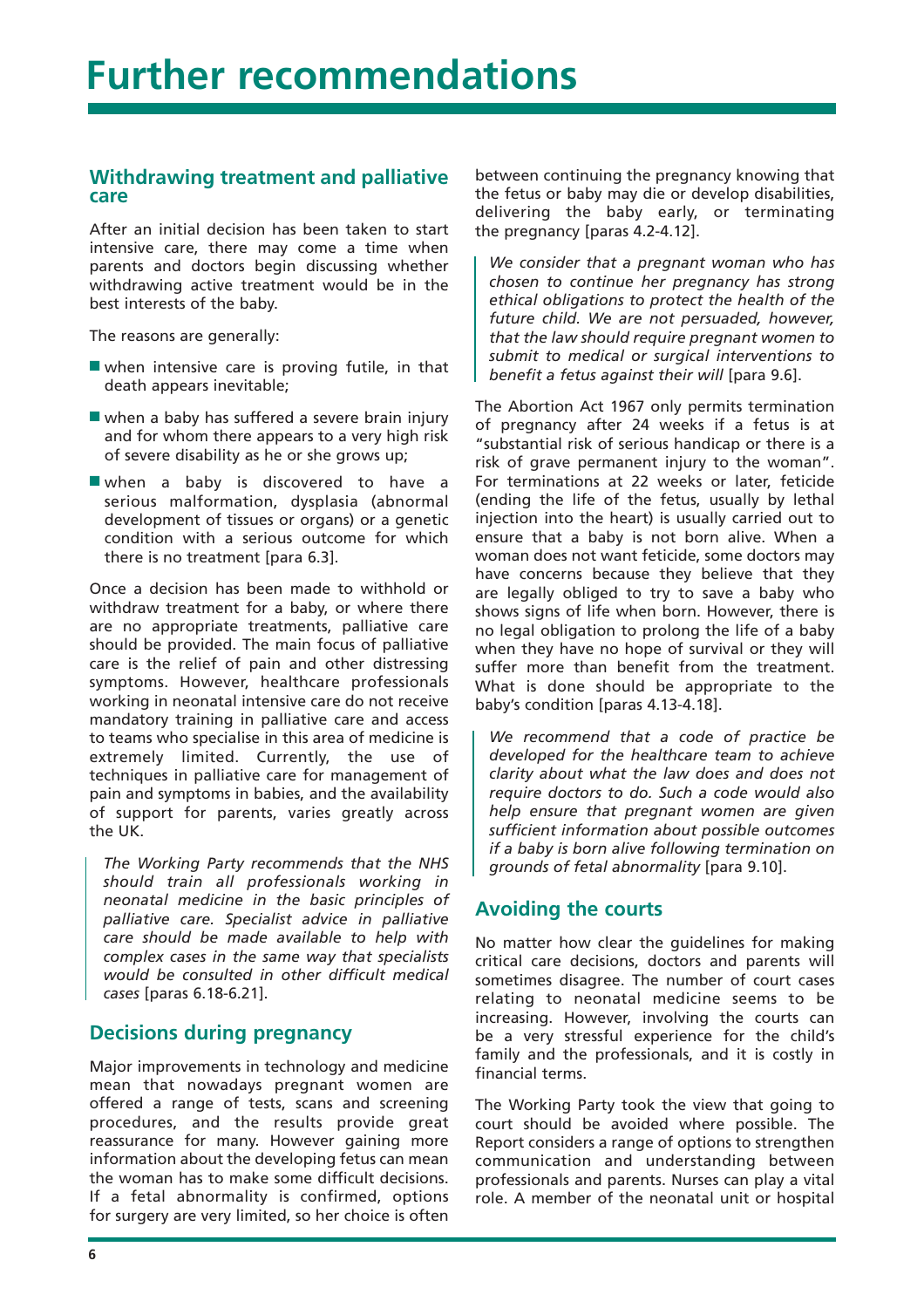staff can facilitate discussion. Clinical ethics committees could be involved or professional mediators could be appointed to help the parties who disagree find a resolution. If resolution is not possible, mediation could reduce bad feeling, or narrow down the issues that need to be addressed by the courts.

*We recommend that NHS Trusts should explore ways to ensure that all neonatal intensive care units have rapid access to a clinical ethics committee.*

*There are potential advantages to using mediation much more regularly in disputes about critical care decisions in neonatal medicine. We recommend that the Government should examine the benefits that mediation may offer* [paras 9.35-9.40]*.*

#### **Lifelong support for children who survive**

For children who leave the neonatal unit with serious disabilities, a practical concern for parents is how they will manage their child's needs and gain financial and other help if required. However, the availability in the UK of support services for disabled children and adults, and their families, is uneven at best.

There is an inconsistency in trying very hard to save the lives of very ill babies without providing enough care and support for the children who survive.

*We urge the Government to accept further responsibility for supporting families who care for disabled children and adults by providing more resources to ensure that adequate and effective services are provided uniformly across the UK* [paras 9.45-9.46].

#### **Resource considerations**

The current level of provision of neonatal intensive care in the UK does not always meet demand. Some have questioned whether funds are being spent appropriately on treating babies whose outlook may be very poor.

*At the local level, doctors should continue to do the best possible for the baby in front of them. They should be aware of, but not driven by, the resource implications of their decisions, which should be based on the best interests of the babies concerned.*

*At the national level, there is a need for a much broader independent analysis of the use of NHS resources, with a view to providing national guidance on allocating resources for healthcare in an efficient and equitable manner* [paras 9.41-9.44].

#### **Data collection and information**

Decisions about the treatment of extremely premature babies are particularly difficult because of the lack of information on which to base predictions of future health. Parents must be provided with accessible information about the nature of any future disability and the long-term consequences of decisions [para 9.51].

*It is crucial that more data are collected about the health of premature and seriously ill babies as they grow up, and that this information is linked to subsequent medical and educational records* [para 9.49].

It is also necessary to identify variations in practice, experience and views that might lead to improved processes of communication and support for decision-making.

*Research should be carried out on how the different parties interact with each other when making decisions about the treatment of extremely premature babies and how this is affected by prior experience* [para 9.48].

#### **Training**

Healthcare professionals are sometimes not well informed about the legal framework within which they work. Misunderstandings about the role of the criminal law in relation to withholding and withdrawing treatment are not uncommon.

*We recommend that professional bodies should encourage medical and nursing schools to develop educational programmes in the law and ethics relating to fetal and neonatal medicine* [para 9.54].